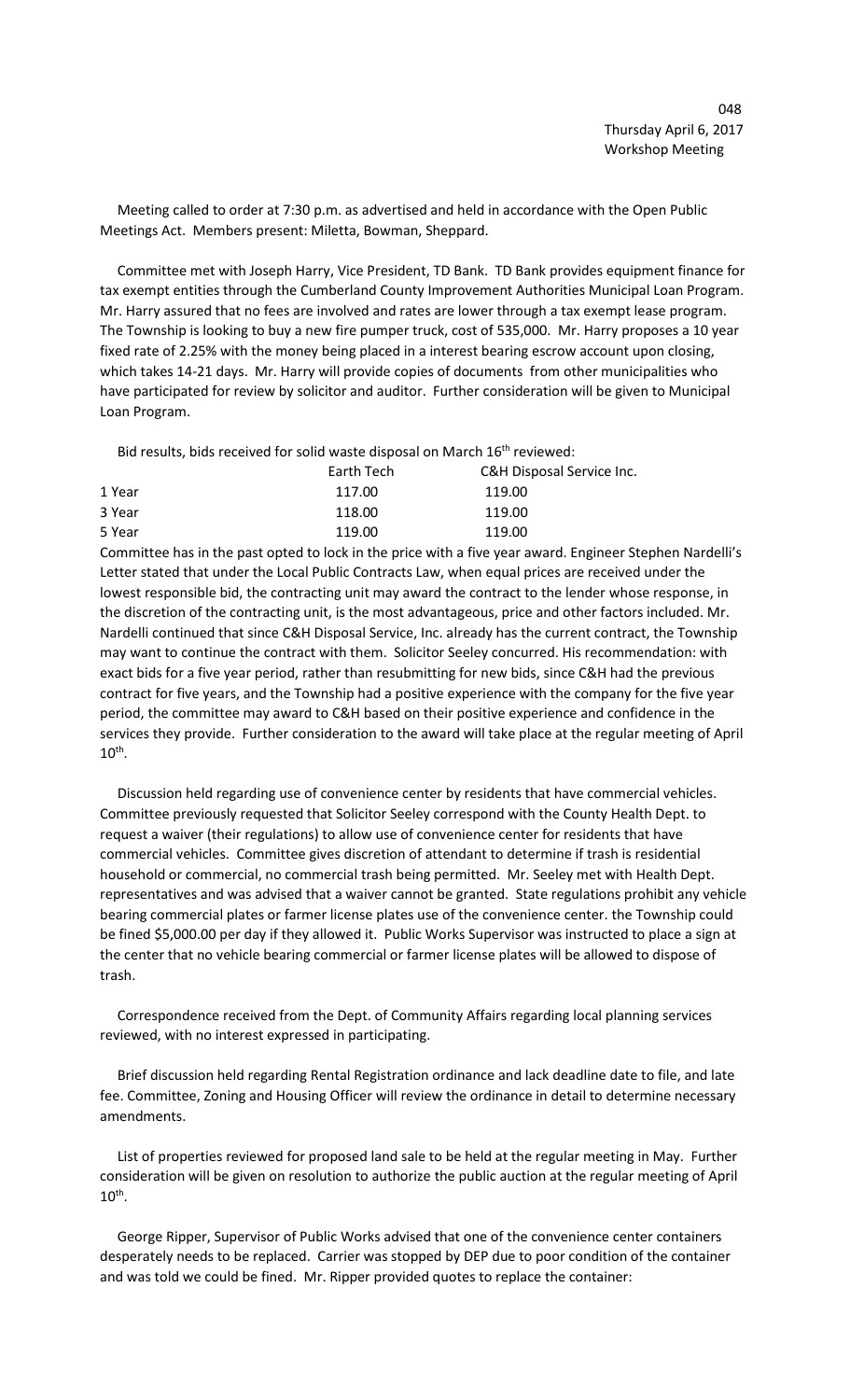049 April 6, 2017 Continued

## Rudco Products 5,600.00 PTR Baler & Compactor 7,000.00 Waste Quip no quote received

Motioned Sheppard, seconded Bowman unanimous vote that PO be issued to Rudco to purchase container following budget adoption at the regular meeting. Mr. Ripper also presented a quote for grinding of brush and limbs at the Convenience Center received from SJAP, 8,900.00. Quotes were requested previously from various vendors with no proposals being received. Again, purchase order will be issued following adoption of budget with funds being appropriated from the recycling tonnage grant, motioned Bowman, seconded Sheppard unanimous vote. Clerk instructed to make County Health Dept. aware that debris will be removed.

 Brief discussion held regarding Verizon suit. Mr. Baker, County Counsel provided a draft stipulation of settlement which was earlier provided to committee members for review. Mr. Baker requested that each municipality participating in the petition execute the stipulation. Mr. Bowman stated that it was discussed at a recent CDC meeting and municipalities were urged to approve the stipulation so that the suit may move forward. The Freeholders have determined that approval of the stipulation would be in the best interest of the residents in the County as it provides performance standards, accountability and ability of the municipalities participating in the petition to enforce service and maintenance obligations. Mayor Miletta authorized to execute stipulation of settlement motioned Bowman, seconded Miletta, unanimous vote, Resolution 2017-39.

 Request received from Galileo Wang, CRHS student for materials and supplies to be used on Cedarville Lake walking trail project reviewed. Motioned Sheppard, seconded Bowman, unanimous vote that supplies be provided.

 With no further business to discuss, meeting adjourned at 10:10 pm Sheppard, seconded Bowman, unanimous vote.

 $\overline{\phantom{a}}$  , and the contract of the contract of the contract of the contract of the contract of the contract of the contract of the contract of the contract of the contract of the contract of the contract of the contrac

Ruth Dawson, Clerk

 Monday April 10, 2017 Regular Monthly Meeting

 The regular monthly meeting of the Township Committee called to order at 7:30 pm as advertised and held in accordance with the Open Public Meetings Act. Members present: Miletta, Bowman, Sheppard.

Following the flag salute, minutes of the March  $9<sup>th</sup>$ , 13<sup>th</sup> and 23<sup>rd</sup> meetings approved motioned Bowman, seconded Sheppard, unanimous vote. Monthly reports accepted motioned Sheppard, seconded Bowman, unanimous vote.

 Land sale held as advertised with the following results: Block 197 lot 36 lone bid received from John Marks, \$4,000.00 and Block 245 lot 61 lone bid received from Jorge and Otilia Rodriguez, \$4000.00. Bids accepted motioned Sheppard, seconded Bowman, unanimous vote.

 Public hearing held as advertised, Ordinance No. 2017-398, Calendar Year 2017 Model Ordinance to Exceed the Municipal Budget Appropriation Limits, and to Establish a Cap Bank. Receiving no public comment, the ordinance was finally adopted motioned Sheppard, seconded Bowman, unanimous vote.

 A second public hearing was held, ordinance No. 2017-399, Ordinance Amending 2017 Salary Ordinance No. 2017-397. Again, no public comments were received, ordinance adopted as motioned by Sheppard, seconded Bowman.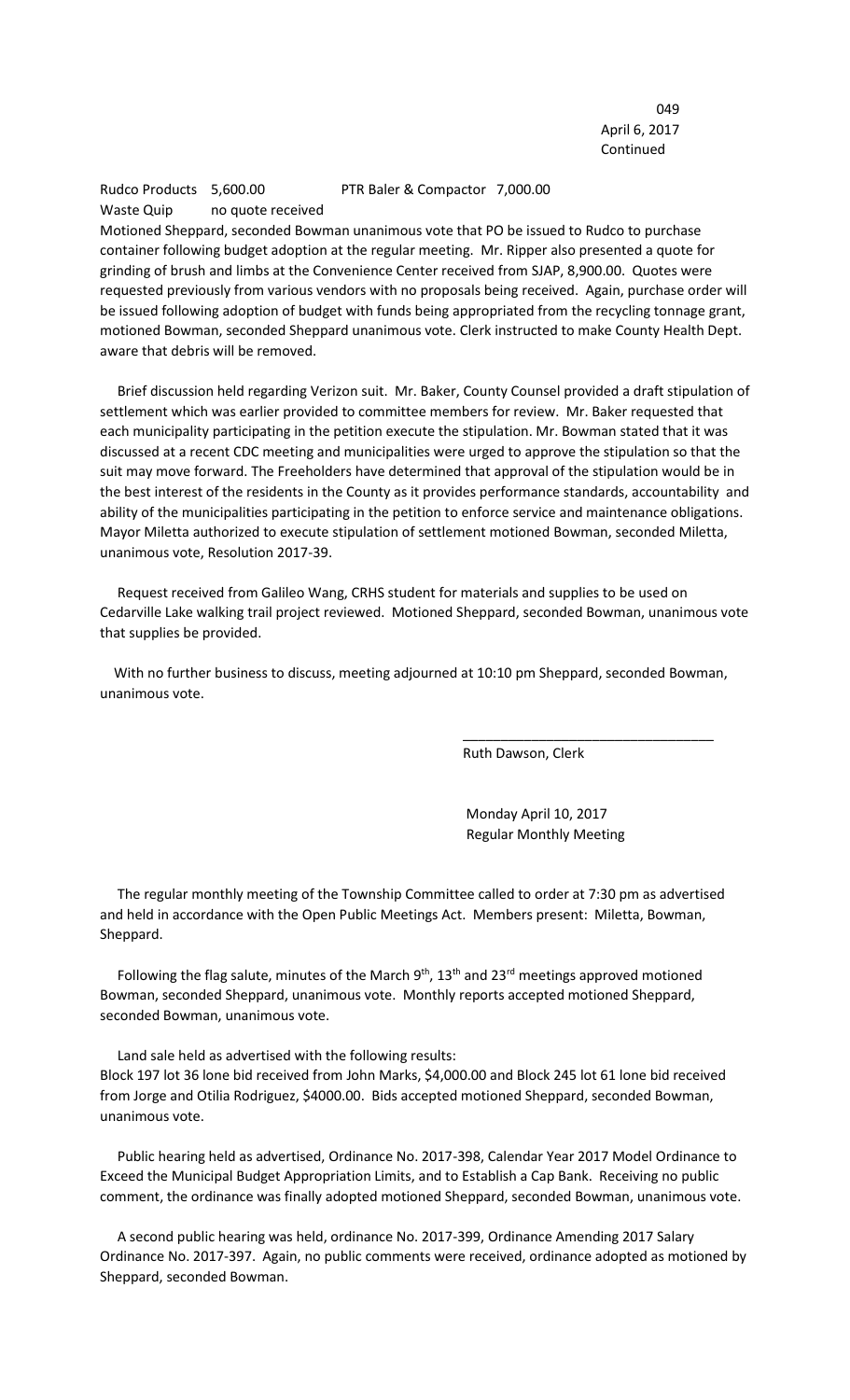## April 10, 2017 Continued

 Resolution 2017-36, Self- Examination of Budget, certification that the Township meets all necessary conditions to participate approved, motioned Sheppard, seconded Bowman, unanimous vote.

 Resolution 2017-37, Read Budget by Title Only at the Time of the Public Hearing approved, motioned Bowman, Seconded Sheppard, unanimous vote.

 Public hearing held on 2017 Municipal Budget. Auditor Fred Caltabiano provided a power point presentation on 2017 budget facts. A five year comparison of number of homes and assessments indicate reduced assessments due to Super Storm Sandy and State buy outs of Bay Point properties. Also provided was a schedule of revenues (5 years) and comparison of major appropriations. A schedule of local rates/taxes indicated increase in taxes on the average house in the amount of 261.05 over 9 years, average of 29.00 per year. Floor opened for public comment. Receiving none, hearing closed and budget adopted as motioned by Bowman, seconded Sheppard, unanimous vote.

 Bond Ordinance Providing for the Acquisition of a Fire Pumper Truck in and by the Township of Lawrence, Appropriating \$550,000.00 Therefor and Authorizing the Issuance of \$500,000 Bonds or Notes to Finance Part of the Cost, Ordinance No. 2017-401, approved on first reading, motioned Sheppard, seconded Bowman, unanimous vote. Public hearing to be held at the regular meeting of May 8, 2017. Mayor Miletta expressed the need for a new truck. The Fire Companies newest truck is a 1996 and the oldest a 1986.

 Resolution 2017-38, Authorizing sale of surplus property, public auction to be held at the regular meeting of May 8, 2017, approved, motioned Sheppard, seconded Bowman, unanimous vote.

Bids received for Solid Waste Disposal Service:

| Earth Tech | C&H Disposal Service, Inc. |
|------------|----------------------------|
| 117.00     | 119.00                     |
| 118.00     | 119.00                     |
| 119.00     | 119.00                     |
|            |                            |

Bob Webster, representing Earth Tech stood and introduced himself. Mr. Webster stated that his one year bid was \$2.00 less per pull and he estimates a savings of about 625.00 for the year. He suggested bid be awarded for a one year term then rebid. He advised that Earth Tech has a brand new fleet of trucks that would reduce emissions in the Township. Solicitor Seeley stated that the Township has "wiggle room" with identical bids, and can make decision based on past history with vendor. Mr. Sheppard stated that he would prefer to lock in for the 5 years. Committee agreed that they were satisfied that C&H provided good service. Award made for a five year term to C&H Disposal Service unit price 119.00 per pull, motioned Bowman, seconded Sheppard, unanimous vote. Certificate of available funds was presented by Clerk.

 Change Order #1, SJ Sheds and Gazebos for Public Works Garage Project for Architectural Drafting and Design, sealed prints, in the amount of 1,091.00 approved, motioned Sheppard, seconded Bowman, unanimous vote.

Payment of approved vouchers authorized, motioned Bowman, seconded Sheppard, unanimous vote.

 Correspondence received from Cindi Bilsing, Dempsey Weiss and Associates regarding health benefits reviewed. Current plan will increase 7% June  $1<sup>st</sup>$ . Ms. Bilsing would be happy to shop options and plans available. Committee decided to renew current plan, motioned Sheppard, seconded Bowman, unanimous vote.

 Brief discussion held regarding CCIA Municipal Loan Program and participation to finance Fire Truck. Auditor Caltabiano will get details from CCIA Executive Director Gerard Velazquez, then have clerk